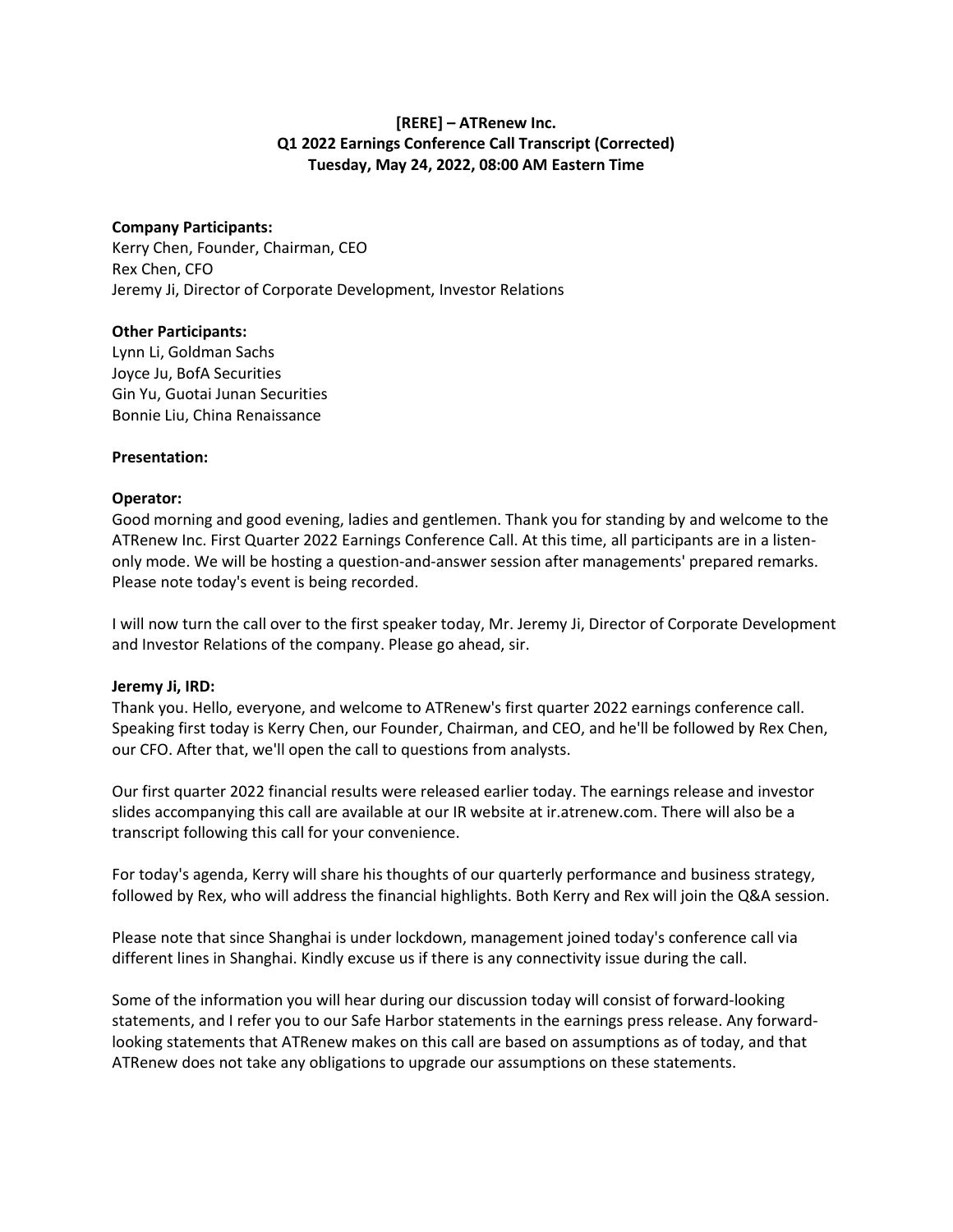Also, this call includes discussions of certain non-GAAP financial measures. Please refer to our earnings release which contains a reconciliation of non-GAAP measures to GAAP measures. Finally, please note that unless otherwise stated, all figures mentioned during this conference call are in RMB and all comparisons are on a year-over-year basis.

I'd now like to turn the call over to Kerry for business and strategy updates.

#### **Kerry Chen, CEO:**

(Speaking Mandarin) 各位投资者和分析师, 大家好, 欢迎各位参加万物新生集团 2022 年第一季度 业绩电话会。

(Translated) Hello everyone, and thank you for joining us on our first quarter earnings conference call.

(Speaking Mandarin) 今年一季度, 全国疫情频发。在有挑战的环境之下, 我们的业务依然取得了 快速增长: 一季度 GMV 达到 93.8 亿人民币, 同比增长 51.6%, 收入达到 22.1 亿, 同比增长达到 45.7%,超出之前的预期。3 月中旬开始,上海、深圳等地疫情严重突发,即便在春节影响和约半 个月的疫情影响之下,我们仍然在一季度取得了 non-GAAP 的运营利润,继四季度再次取得盈 利。并且我们的经营性活动的现金流转正,达到 1.2 亿人民币。

(Translated) In the first quarter, we realized rapid growth during a very challenging period of time due to the highly transmissible omicron variant. GMV for the first quarter increased by 51.6% year-over-year to RMB9.38 billion, and the total revenue increased by 45.7% year over year to RMB2.21 billion, both exceeding our guidance. Starting in mid-March, we faced headwinds of the pandemic. Against this difficult backdrop and off-season of the Spring Festival, we are delighted to announce that we have extended our past quarter's strong performance into this quarter to achieve non-GAAP operating profit. In addition, we recorded a positive cash flow from operating activities of RMB120 million.

(Speaking Mandarin) 这次特殊时期的业绩电话会,我希望借此机会来回答两个问题: 第一个问题是:疫情突发,万物新生如何面对当前疫情带来的阶段性困难? 第二个问题是:如何看待疫情对消费的长期影响,疫情之后,如何抓住二手经济的发展机会? (Translated) As we navigate the pandemic's challenges, I would like to address two issues in today's earnings call. First, how do we respond to the transitory difficulties caused by the pandemic? Second, what is the outlook for consumer demand in the longer term and how can we seize opportunities in the post-pandemic circular economy?

(Speaking Mandarin) 首先, 关于疫情应对的问题。熟悉我们的朋友, 都知道我们的业务具备以下 的几个特点:

第一个特点: 线上业务占比其实不低: 拍机堂和拍拍都是线上的交易平台, 受疫情对线下封控的 影响较小。爱回收虽然以门店为主要特征,但业务也有不少比例来自线上,以一季度为例,58% 的回收订单自京东 APP、爱回收 APP 和小程序的线上下单。Q1 线下门店交付口径的 GMV 占集团 总 GMV 的 14.5%。

第二个特点:全国门店布局分散:通过自营和联营的布局,爱回收门店分散在全国 214 座城市, 所以局部城市的封控不会造成全面的运营中断。

第三个特点:运营中心分散,相互支撑:除了全国 6 个大型运营中心之外,我们截至一季度末在 全国分散化布局了 116 个城市运营中心(小仓),靠近货源并就近提供商家服务。大小运营中心 互相支撑,分布式地发货和收货,高效率分配周边质检订单,一定程度上,减轻了城市封控和物 流中断对我们的运营体系的影响。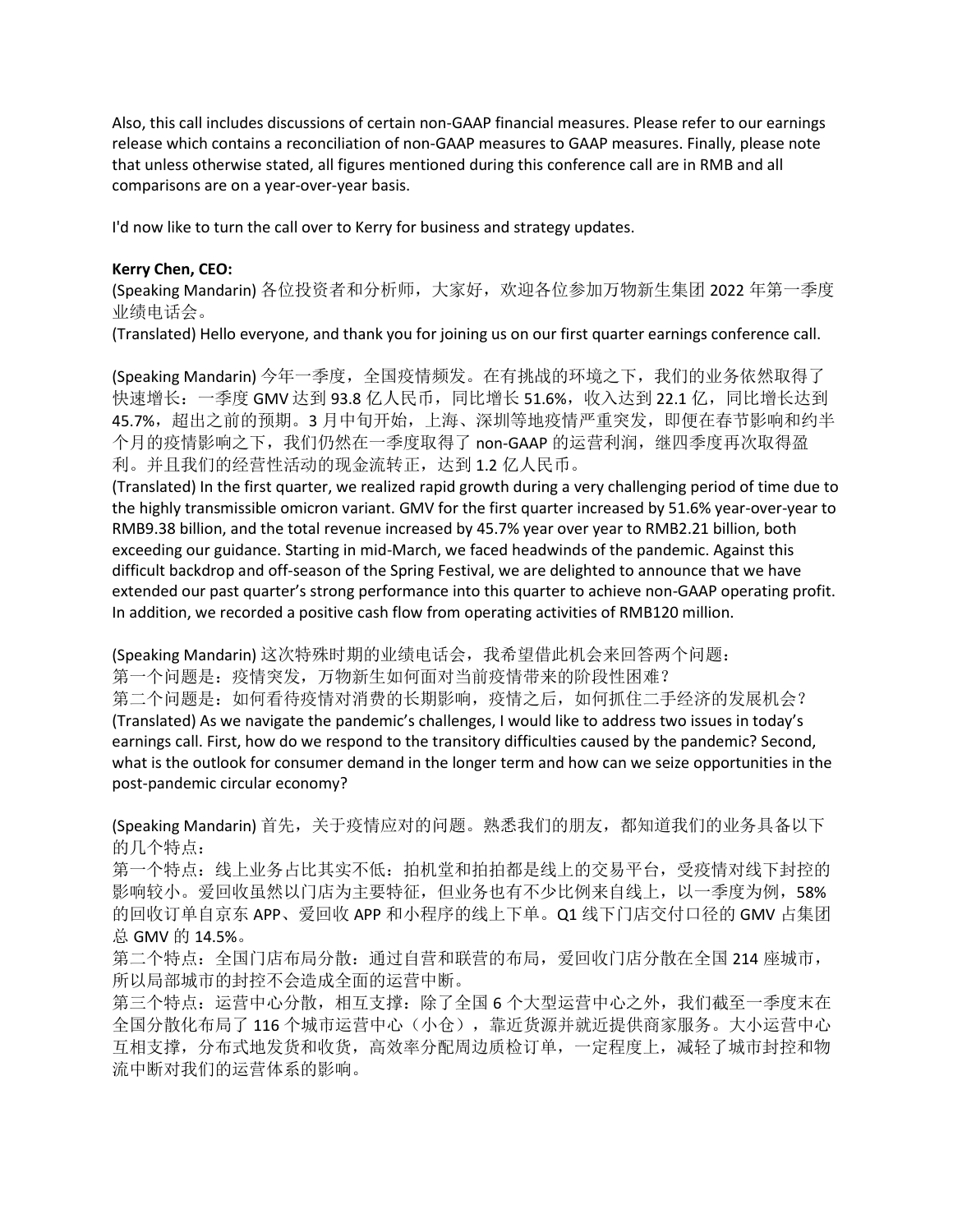(Translated) On the first issue regarding the pandemic and our reactions. There are three characteristics of our business which I trust many of our audience today are familiar with.

First, our online business constitutes a large proportion of our overall business. Specifically, PJT and Paipai marketplaces are both online trading platforms and therefore, experienced a limited impact from offline lockdowns. AHS Recycle - though characterized by offline stores - also receives a large proportion of its orders online. Taking the first quarter as an example, 58% of recycling orders were placed online through JD's app, AHS Recycle's app, and mini programs. GMV for the orders fulfilled through our offline stores contributed 14.5% of total GMV in the first quarter.

Second, our offline stores are located throughout China. As a result of our "self-operated + jointly operated" strategy, AHS stores have expanded throughout the country, with locations in 214 cities nationwide. Therefore, temporary regional lockdowns will not cause operational interruptions on the group level.

Third, our operation facilities are decentralized and function collaboratively. In addition to our 6 regional operation centers, we have rolled out 116 city-level operation stations throughout the country by the end of March 2022. This enhances the agility of our business and allows us to secure sources of supply and improves our ability to provide supply to merchants at convenient locations. Our major operating centers and city-level operation stations function collaboratively to source supply, deliver products, and allocate inspection orders with a high degree of efficiency, and this helped us mitigate the impact of lockdowns and logistics interruption on our operations.

(Speaking Mandarin) 自从 3 月中旬起,上海疫情对我们的业务产生影响,并在Q2 进一步地加剧。 我们估算, Q2 疫情对于整体收入的影响约为 20%-25%。但是由于以上的业务特点, 疫情对我们 的业务影响只是局部的,并不是全局性的。

(Translated) The regional lockdown in Shanghai since mid-March has dragged our business growth and its adverse impact expanded into the second quarter. In the near term, when quantifying the impact, we anticipate such headwind to drag on 20-25% of our overall revenue in the second quarter. However, taking a holistic view, the pandemic will not fundamentally impair our business thanks to the resilience of our business model as I mentioned earlier.

(Speaking Mandarin) 此外, 面对疫情, 我们还采取了一系列应对措施:

1)上海全员居家办公,通过在线办公软件,提高居家办公的效率;

2)聚焦核心业务,我们评估并调整了部分非核心业务,减少不必要的费用支出;

3)同时,我们履行企业责任,公益投入约 100 万人民币,为员工和社区居民提供生活用品和防疫 物资。并且,我们发挥二手 3C 供应链的优势,为上海市杨浦全区提供了核酸检测登记使用的专 用手机。

(Translated) Furthermore, we responded quickly to the covid resurgence. Our measures included introducing a work-from-home policy for employees in Shanghai and leveraged remote working tools to ensure productivity. We also budgeted for operating expenses through optimizing non-core business. We donated approximately RMB1 million into supporting our employees and local communities by providing daily necessities and anti-covid supplies. Leveraging the pre-owned consumer electronics supply chain, we provided dedicated mobile devices for PCR testing registration to Yangpu District in Shanghai.

(Speaking Mandarin) 相比短期的疫情冲击, 我们更关注二手行业随经济周期波动的长期发展。我 们相信,在中国政府强有力的措施之下,疫情终究会过去。但是,我们谨慎判断,未来一段时间 的宏观经济,尤其是居民的消费增长会进入缓行期。这对很多行业来说,都将是重大的负面影 响。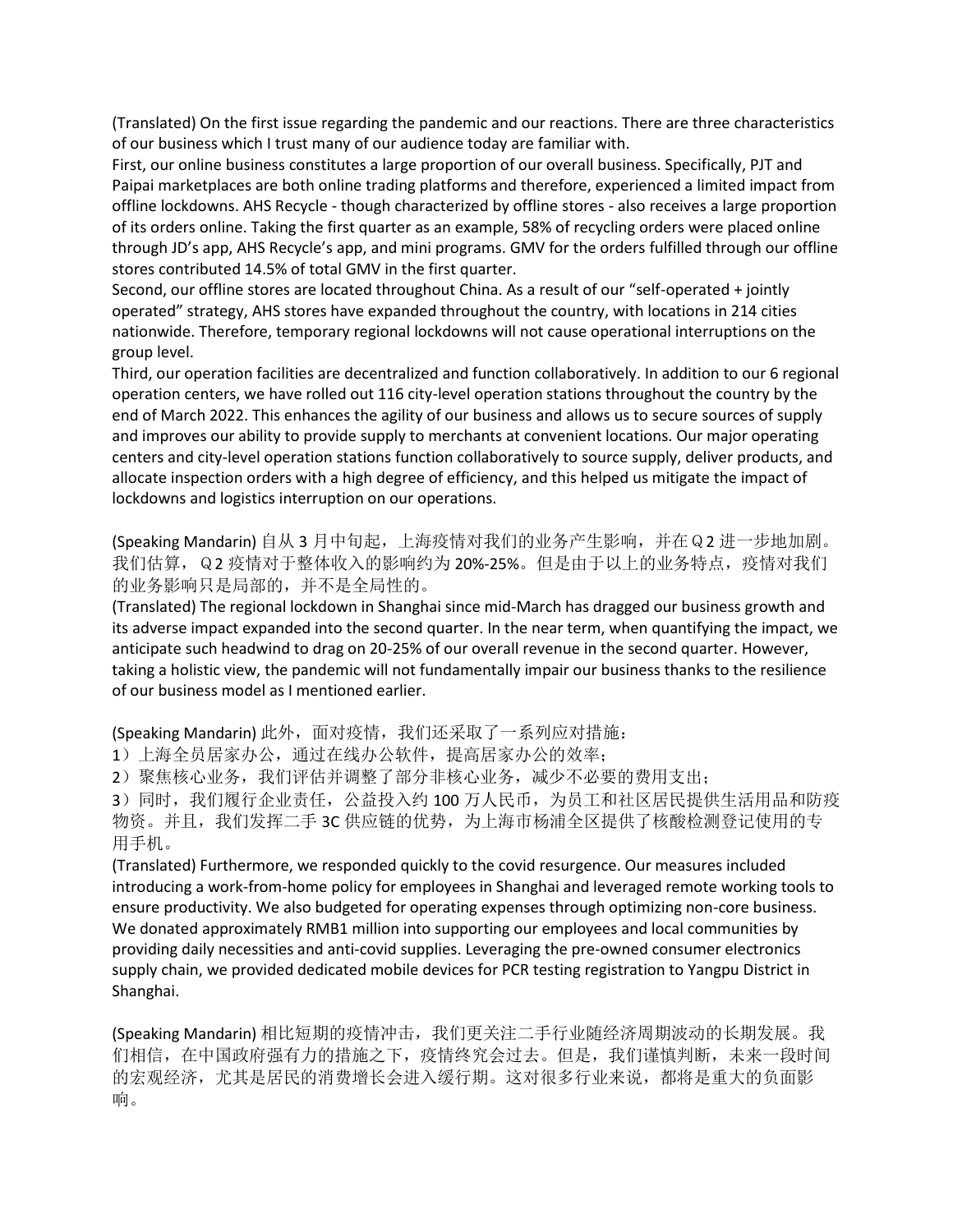但是,从日本和欧洲的过往经验来看,在消费增长放缓阶段,往往是二手经济实现逆势增长的机 会。这种机会主要有两方面:一方面,在消费收缩时,用户的回收变现需求可能放大,有更强的 意愿把高价值的产品拿出来回收变现。另一方面,在消费压力之下,相比价格高昂的新机,用户 更加倾向于高品质的、具有性价比的二手产品。

(Translated) Instead of being trapped by the short-term volatilities caused by the pandemic, we take a long-term view of looking into the post-pandemic world as well as the evolving circular economy amid the economic cycles. The general belief is that the pandemic will eventually be brought under control. However, consumer spending is likely to grow at a slower pace for certain period of time. This would lead to significant negative consequences for many industries.

Based on the precedents in Japan and Europe, the second-hand economy demonstrated resilience in the face of consumption slowdown and possesses the potential to flourish amid economic headwinds. We perceive opportunities from two angles. First, consumers' demand for cashback tend to increase under financial pressure, and they are more likely to recycle idle devices with high residual value. Second, consumers tend to opt for more economic solutions of purchasing high-quality pre-owned devices.

(Speaking Mandarin)为了抓住疫情后的发展机会,我们会在既有的几点策略上继续深耕,坚持不 懈:

第一点,继续深化"城市一体化"战略,提升城市回收渗透率:

手机回收是一个本地化服务,有很强的区域属性。当前,各城市的回收渗透率仍比较低。我们相 信,以城市为单位,拉通业务、组合资源,以城市的综合渗透率作为衡量标准,以城市的整体损 益作为团队的考核依据,可以有效拉动回收业务的增长。

从数据看,一季度推行"城市一体化"战略的22 座城市中,16 座城市的增长跑赢了全国大盘,其 中多数超大盘增长 30%以上。"城市一体化"战略对商家获客同样提升显著,截至今年一季度末, 拍机堂注册商家数突破了 30 万,商家数同比增长 39%。

(Translated) As such, we remain committed to four key business strategies to seize growth opportunities in the post-pandemic world.

First, we will further implement our city-level service integration strategy and expand in more cities to gain broader market coverage.

Mobile phone recycling is a local service and needs to be close to customers. Currently, the penetration rate is still at a very low level and has large growth potential. We believe that our refined strategy through synergizing service offerings locally and the performance review system across each city will benefit the growth of recycling penetration rate and business scale.

Statistically, among all the 22 cities that implemented the city-level service integration strategy in the first quarter, 16 of them exceeded the average growth rate while the majority of these 16 cities exceeded by 30%. The city-level service integration model also noticeably improved new customer acquisition. By the end of the first quarter of 2022, registered merchants on PJT marketplace surpassed 300,000, representing an increase of 39% year-over-year.

(Speaking Mandarin) 第二点,对门店结构进行升级,满足用户的更多回收需求:

爱回收品牌的线下门店,是线上线下融合的模式典范,也是万物新生集团多年积累的核心能力之 一。截至一季度末,我们在全国的 214 座城市总共有 1446 家门店,其中,自营门店 598 家,加 盟合作门店 825 家,严选零售门店 23 家。

在手机品类以外,为了满足消费者更多品类的回收变现需求,我们正在对门店分层升级。以北京 和上海为例,第一层是数量众多的标准门店,以现有的手机 3C 业务为主,定位为社区周边的手机 数码服务站;第二层则是 10-20 家的主力门店,位于城市副中心商圈,除了手机 3C 业务之外, 还 将提供更多的创新服务,例如奢侈品回收、影像器材回收等。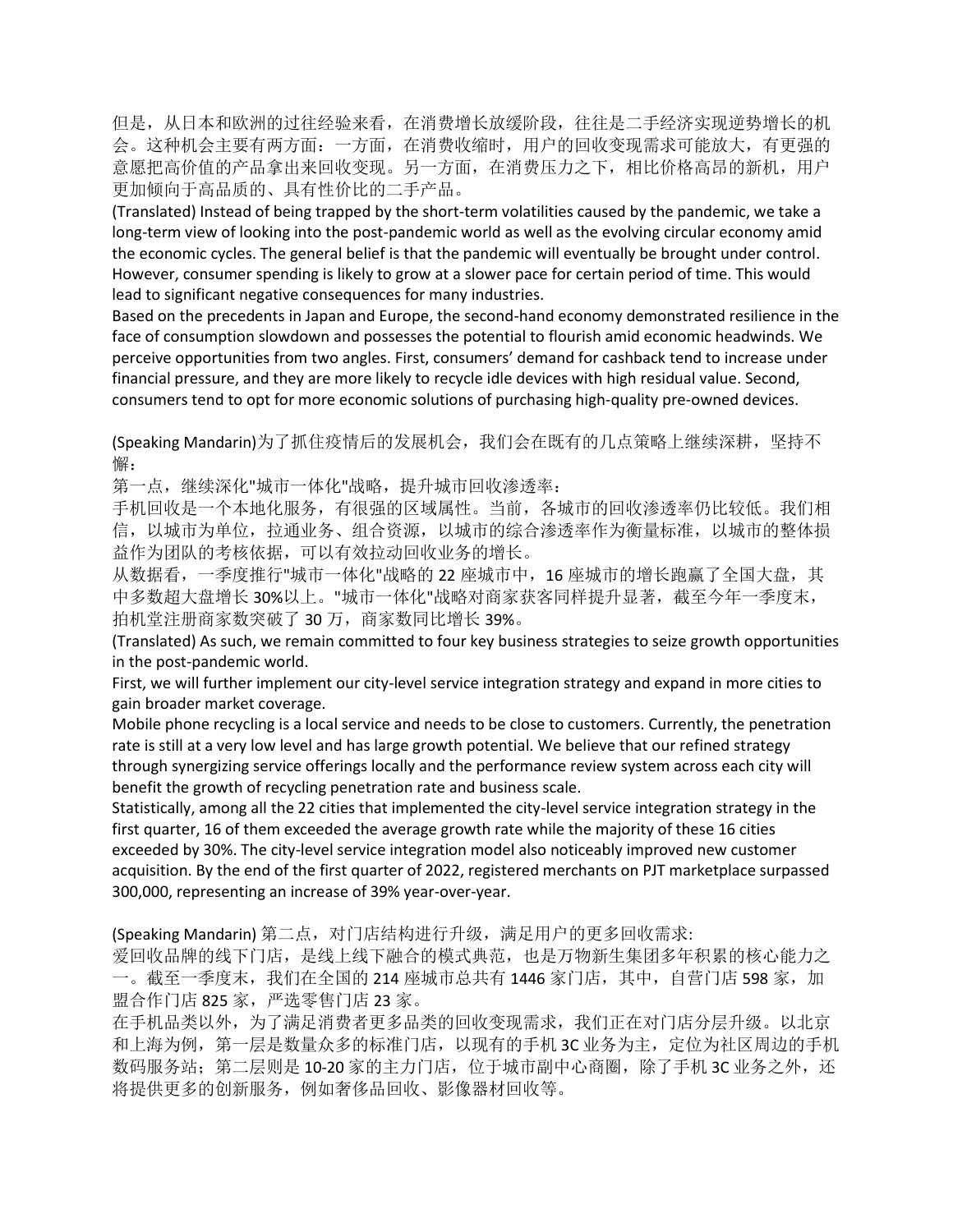通过爱回收的分层门店体系,复用了我们门店的服务能力,在不额外增加过多投入的前提下,满 足用户的更多回收需求,不仅能优化门店经济效益,也为爱回收的业务扩展和品牌延伸打开了空 间。

(Translated) Second, we have implemented a tiered store system to satisfy differentiated demand for recycling.

The offline store network of Aihuishou is a good demonstration of online-merge-offline and one of our core competencies. As of the end of March, we have 1,446 offline stores across 214 cities in China. Among these offline stores, 598 are self-operated stores, 825 are franchise stores, and 23 are retail selection stores.

In order to adapt to rising consumer awareness of environmental protection and demand for cashback from categories other than cellphones, we are upgrading our tiered store system. Take stores in Beijing and Shanghai as an example: firstly, we operate a large number of regular stores that efficiently recycle phones from neighboring communities. Then we added on or selectively transform some regular stores to a dozen iconic stores located in newly-developed central business districts, offering multi-category recycling services, such as pre-owned luxury goods and camera equipment.

By implementing a tiered store system and expanding service offerings, we meet customers' evolving demands for recycling, improve store economic returns without too much extra budgeting, create further growth opportunities, and in return elevate the brand equity of AHS Recycle.

(Speaking Mandarin) 第三点, 抓住合规翻新的机会点, 增加产业链价值:

今年4月,全国首个由检察机关主导的"电子产品合规翻新指引"由深圳市检察院发布试行。该指 引规定,企业可以使用官方配件或第三方配件进行合规的翻新。这是行业的大事件,填补了产业 规则的空白,对行业和企业发展有以下几点积极意义:

第一点:万物新生将全面开展规模化的合规翻新业务,产业链增值空间多了一层;

第二点: 从个人消费者回收回来的货源, 将有更多比例能通过合规翻新后, 以严选品牌的形式销 售给消费者,实现端到端的全产业链闭环;

第三点:政策的出台有利于产业繁荣,更多的从业商家可以扩大业务规模。

(Translated) Third, we will add more value to the industry chain as compliance guidelines for the electronics refurbishment market are further upgraded.

In April 2022, the first guidelines for refurbishing pre-owned electronic devices in China was announced by the People's Procuratorate of Shenzhen. This marked a leap forward for the industry by establishing compliance guidelines that lead to healthier growth as industry participants are able to adopt either officially launched or certified third-party parts and components during repair. Furthermore,

1) We plan to roll out compliant refurbish and repair services at scale, further expanding our margin along the value chain.

2) We expect a larger proportion of directly sourced goods to undergo compliant refurbishment, before retailing directly to consumers using the white label. We can further complete the closed-loop from the supply side to the demand side.

3) The guidelines are expected to lead us to a more prosperous future of the pre-owned electronics transaction and services industry via participant inclusion.

(Speaking Mandarin) 目前针对 iPhone 12 系列的屏幕更换服务已经在 4 月在拍机堂上线,东莞运营 中心承接维修,维修毛利约 150 元/台,仅4月份已服务 4000 多台机器。除官方换屏之外,我们 还提供其他例如更换电池、外观打磨提升成色等服务。预计今年上半年有望为实现对 6-7 万台手 机进行合规维修增值服务。

(Translated) As of now, we launched a screen replacement service for the iPhone 12 lineup in PJT Marketplace and carried out the maintenance services in Dongguan operation center since mid-April.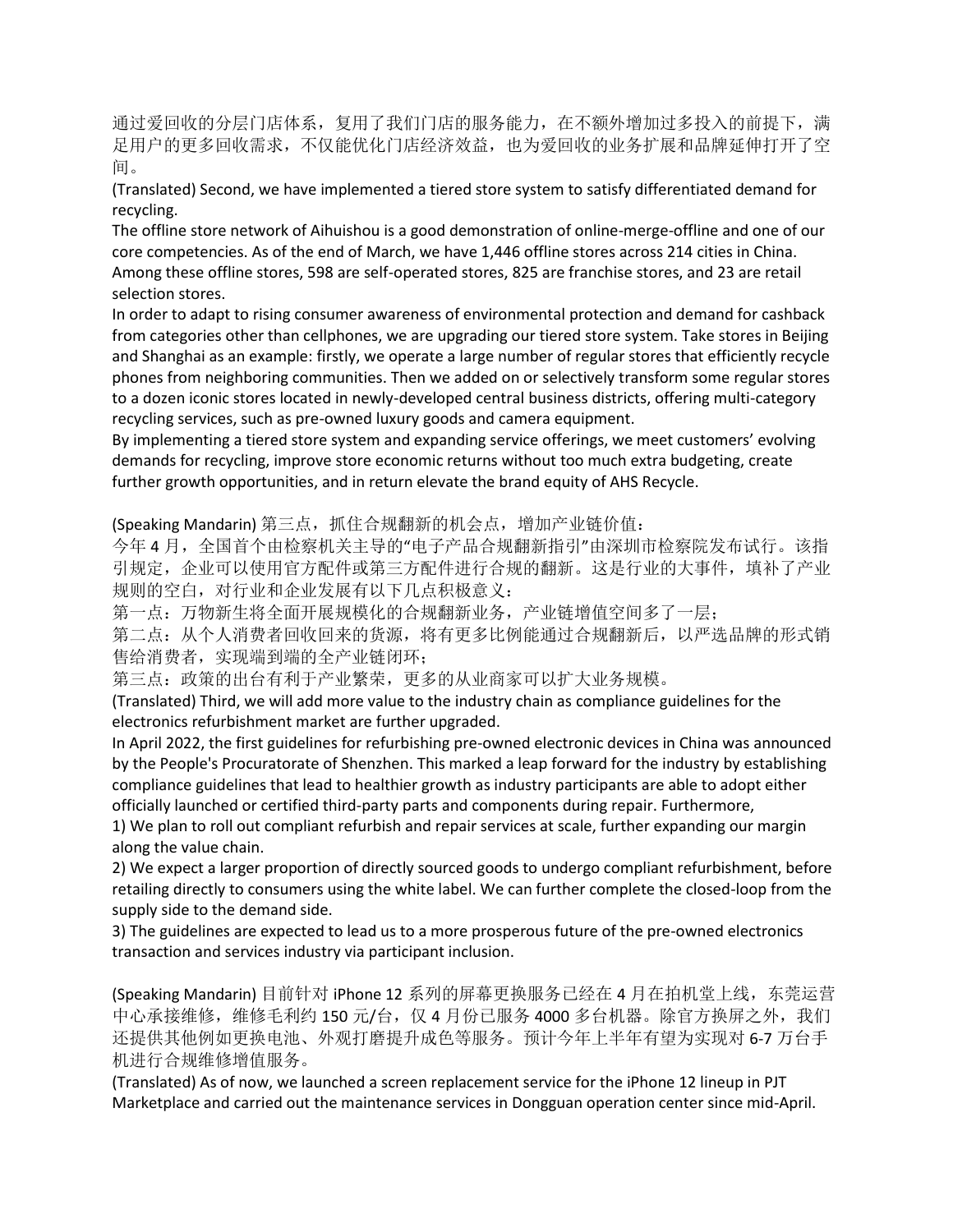The 2-week trial program processed [more than] 4,000 phones, each bringing in a gross profit of roughly RMB150. Besides screen replacement, we also provided other services including battery replacement, exterior restoration, and phone reconditioning. We anticipate conducting a compliant recondition of 60- 70 thousand smartphones in the first half of 2022.

(Speaking Mandarin) 第四点,加快通过自动化实现降本增效:

我们在自动化检测技术上的长期投入已经逐见成效。从各功能项的自动检测,到外观细微划痕的 计算机视觉检测、X 光透视检测, 以及屏幕质量和真伪检测, 我们领先行业, 实现了全流程的自 动质检,效率得到了有效验证。在常州自动化运营经验基础上,东莞运营中心正在抓紧升级建 设,全面的自动化运营体系将于今年 6 月逐步投入运营,工序自动化率在常州基础上进一步提升 60%。我们坚持供应链能力为本,也坚信技术驱动和规模效应所带来的"效率制胜"。 (Translated) Finally, we will accelerate the automation process to improve efficiency and manage costs. We are delighted that our investments in the automated inspection system have been proven worthy. We are a pioneer in realizing an automated streamline process from scratch and dent detection, AI exterior scanning, X-ray components inspection to screen verification. Building on our automated operation experience in Changzhou, our Dongguan operation center is accelerating the initiation and testing of various automation modules. The comprehensive automation operating system will be put into use this June with an estimated automation processing improvement of 60% compared with Changzhou. We are a true believer in "supply chain capability as the key". We also firmly believe "efficiency wins", which is driven by technology and scale effects.

(Speaking Mandarin) 最后总结一下, 2020 年疫情时期, 我们果断决策、成功应对。当前的疫情之 下,我们更加齐心协力,一定可以克服暂时的困难。

(Translated) To conclude my part, we responded swiftly and effectively to the COVID-19 outbreak in 2020. Even though Omicron infections surge today, we have more faith in navigating through the nearterm challenges and are steadfast in our clear strategic roadmap.

(Speaking Mandarin) 更重要的是, 我们坚信二手经济是一个政策稳定的、有着长期价值的赛道。 中长期来看,我们的发展策略清晰:

- 1) 通过城市一体化战略,提升市场渗透率并保持业务基本面的良好增长;
- 2) 通过门店分层结构及高价值多品类的回收业务,延伸业务空间;
- 3) 通过规模化的合规翻新,增加产业链利润;
- 4) 通过加快自动化技术应用,进一步提升运营效率。

只要我们方向坚定且执行有力,一定可以抓住特殊时期二手行业逆势发展的机遇。

(Translated) And more importantly, we firmly believe that circular economy in China is away from policy interruptions, and this business - when goes into a synchronizing trajectory - is a sustainable business. In the mid to long term, we are committed to the clear core strategies, namely:

- 1) increase market penetration rate and maintain healthy growth through city-level service integration;
- 2) extend business scope through tiered store management and high-value recycling across categories;
- 3) capture more value through compliant refurbishment at scale;
- 4) and further improve operational efficiency by accelerating the application of automation technology.

As long as we implement these strategies effectively, we surely will be able to unlock the next wave of growth.

(Speaking Mandarin) 下面请公司 CFO Rex 介绍一下财务情况。 (Translated) With that, I will hand the call over to our CFO Rex to go over the financials.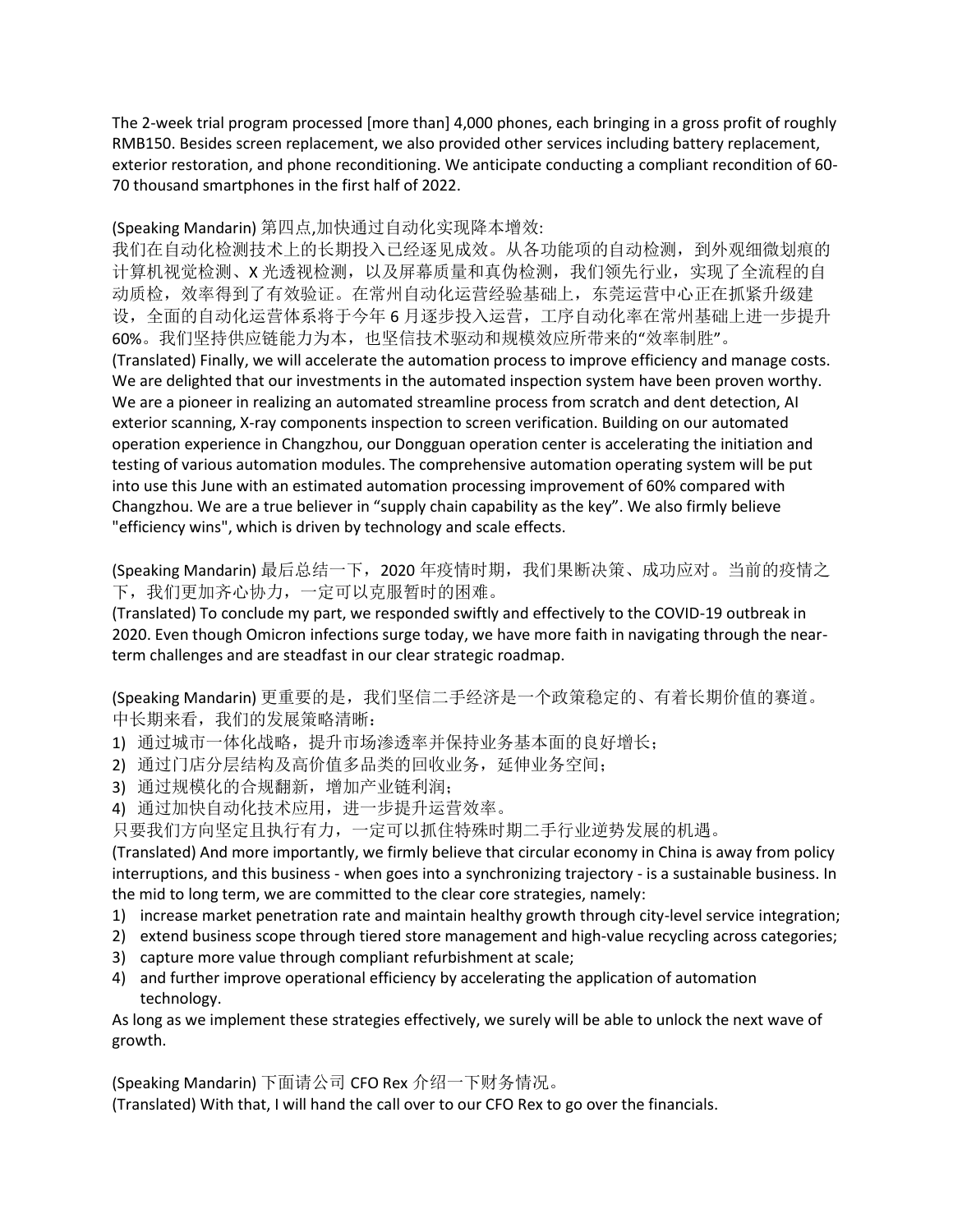#### **Rex Chen, CFO:**

Thanks, Kerry, and hello everyone. We are very pleased to report that our first quarter revenue exceeded our previous guidance despite the macroeconomic headwinds.

I'll start by sharing some of our financial highlights before we go into a more detailed look at the numbers. Please note that all amounts are in RMB and all comparisons are on a year-over-year basis unless otherwise stated.

In the first quarter of 2022, despite the fact that it was an off-peak season, we delivered 45.7% revenue growth to achieve total revenues of over 2.2 billion, exceeding the high-end of our previous guidance range provided in the fourth quarter earnings conference call.

Total GMV grew by 51.6% to 9.4 billion, driven by strong growth in both product sales GMV and online marketplace GMV which were 57.1% and 50.0%, respectively.

In this quarter, the commission rate of our third-party marketplaces was 4.1% at the group level, relatively stable compared with that of the first quarter 2021.

Gross margin at the group level was 25.7% in the first quarter. Gross margin for our 1P business was 14.1%.

In the first quarter, we meaningfully optimized cost structure compared with the same period last year this is seen in non-GAAP fulfillment expenses, selling and marketing expenses, general and administrative expenses as well as technology and content expenses. As such, we are delighted to report an operating margin of 0.2% under the non-GAAP measures.

Now let's take a detailed look at the financials.

In the first quarter, total revenues increased by 45.7% to 2,206.5 million. Net product revenues increased by 45.7% to 1,908.9 million, while net service revenues increased by 46.0% to 297.6 million. Growth in net product revenues was driven by continued increases in the density of our AHS stores, our reinforced trade-in collaboration with JD.com, and a greater consumer mindshare that benefited the growth of direct-to-consumer sales through Paipai Marketplace. Growth in service revenues was primarily driven by growing transaction volumes and an increase in value-added service from our marketplaces, especially through inspection and delivery fees on PJT Marketplace in the first quarter 2022.

Next, turning to our operating expenses. To provide greater clarity on the trends in our actual operatingbased expenses, we will also discuss our non-GAAP operating expenses, which better reflect how the management views our results of operations. The reconciliations of GAAP and non-GAAP results are available in our earnings release and the corresponding Form 6-K furnished with the SEC.

Operating costs and expenses increased by 44.7% to 2,352.5 million. Non-GAAP operating expenses, which exclude share-based compensation expenses and amortization of intangible assets resulting from business acquisitions, increased by 43.0% to 2,213.9 million.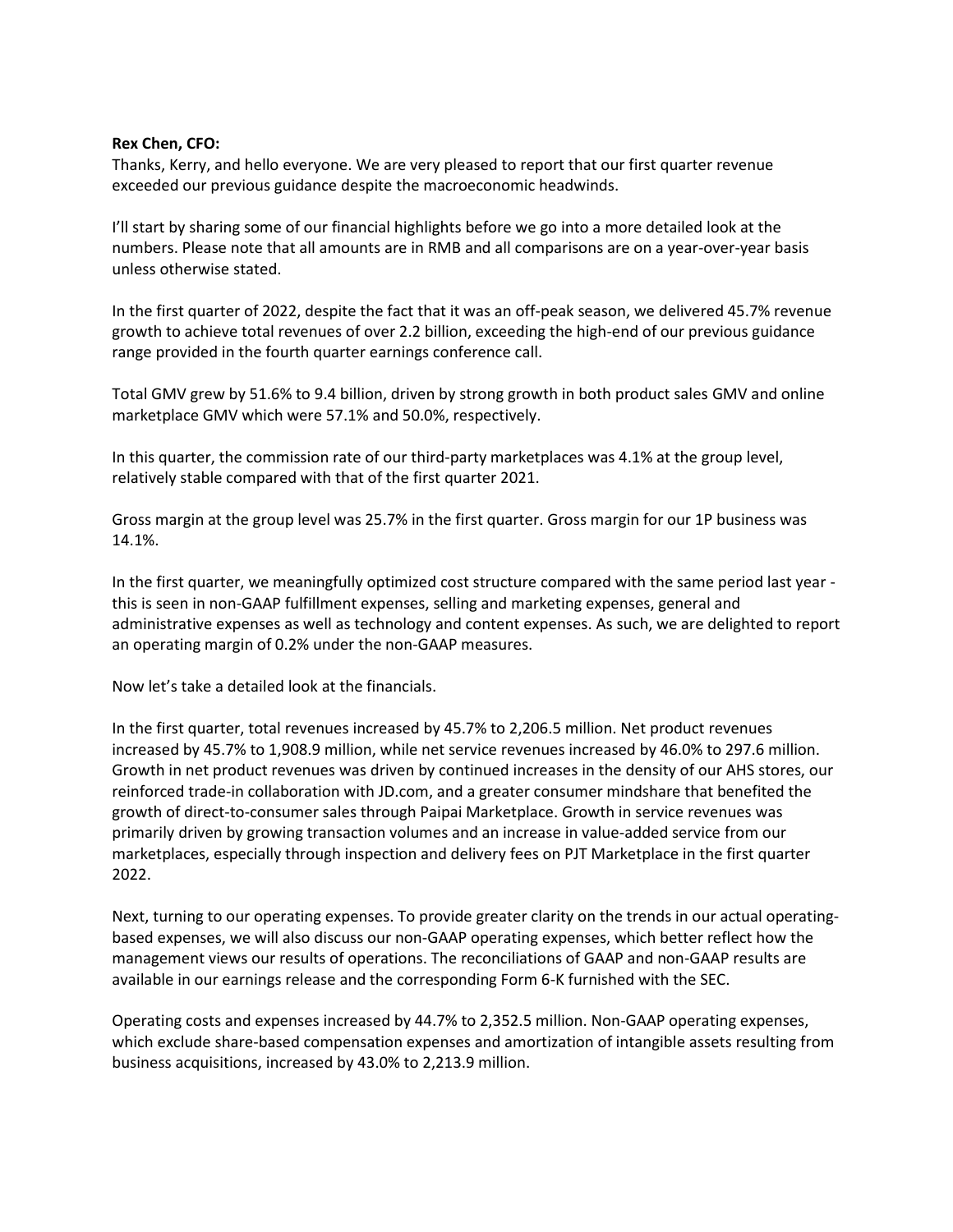Merchandise costs increased by 49.7% to 1,640.0 million. This is in line with the growth of the 1P product sales revenues.

Fulfillment expenses increased by 32.8% to 296.2 million. Excluding share-based compensation expenses, which we will refer to as "SBC" from here on, non-GAAP fulfillment expenses increased by 26.2% to 281.5 million. Under non-GAAP measures, the increases were primarily due to (i) the increases in logistics expenses and operation center and self-operated store related expenses, which were in line with the increase in sales of pre-owned consumer electronics and the addition of 155 self-operated AHS stores compared with the first quarter 2021; and (ii) an increase in personnel cost in connection with the Company's growing business. The non-GAAP fulfillment expenses as percentage of total revenue was 12.8%, consistent with that of 2021 and decreased 1.9% from that of the first quarter 2021.

Selling and marketing expenses increased by 38.3% to 307.8 million. Excluding SBC expenses and amortization of intangible assets, non-GAAP selling and marketing expenses increased by 41.2% to 206.6 million. Under the non-GAAP measures, the increase was primarily due to (i) an increase in sales promotion and coupon expenses in connection with business development, where we increased the investment into promoting Paipai by 45 million year-over-year – for context, we started off 1P toC business through Paipai in the first quarter of 2021 and enlarged our investments in the following quarters. And secondly, the growth of non-GAAP selling and marketing expenses was also due to an increase in personnel cost in connection with the Company's growing business. The non-GAAP selling and marketing expenses as a percentage of total revenue was 9.4%, slightly lower than 9.7% in the first quarter 2021. In light of a traditionally off-peak season in the first quarter, we saved such expenditures in coupons on Paipai, sales promotions and commissions to JD.com.

General and administrative expenses increased by 53.1% to 45.0 million. Excluding SBC expenses, non-GAAP G&A expenses decreased by 3.4% to 28.4 million. Similar to the fourth quarter of 2021, the decrease in non-GAAP G&A expenses showed an improved cost efficiency in our middle and back offices.

Technology and content expenses increased by 14.4% to 63.5 million. Excluding SBC expenses and amortization of intangible assets, non-GAAP technology and content expenses increased by 6.5% to 57.4 million. Under non-GAAP measures, the increase was primarily due to the increases in operation center and automated inspection system upgrade related expenses in connection with the Company's growing business and R&D expenses related to innovation projects.

As a result, our non-GAAP operating income was 3.9 million in the first quarter of 2022. Non-GAAP operating margin was 0.2%, compared with negative 2.2% in the same period last year.

As of March 31, 2022, cash and cash equivalents, short-term investments and funds receivable from third-party payment service providers totaled 2.4 billion. With stable and sufficient cash on-hand, we are confident in sustainable business operation.

As a recap, we announced a 100-million US dollar share repurchase program on December 28, 2021, out of the managements' strong confidence in the Company's solid fundamentals and growth momentum. As of March 31, we have repurchased over 4.7 million ADS in the open market for a total cash consideration of 22 million US dollars.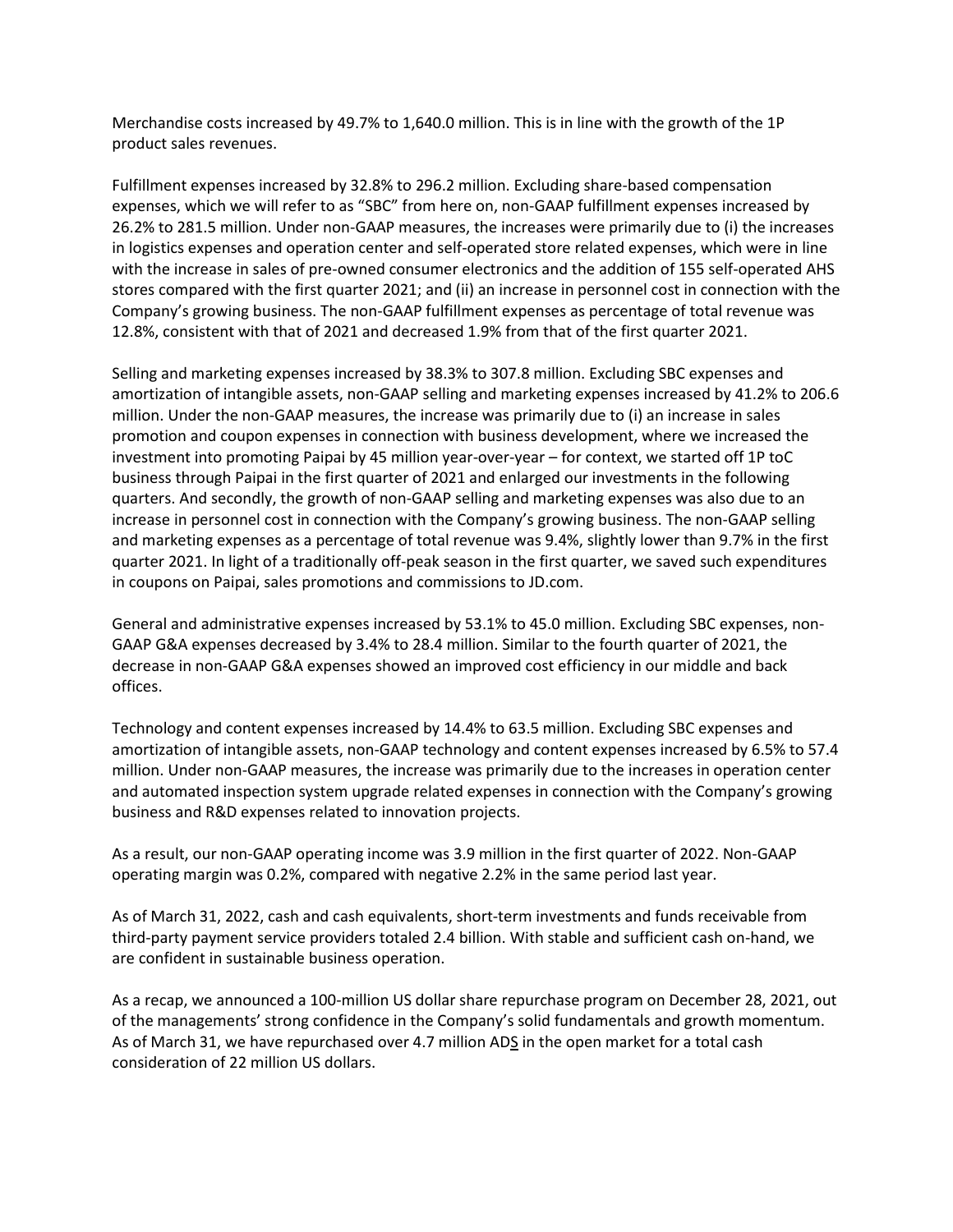Now turning to outlook. For the second quarter of 2022, the company currently expects its total revenues to be between 2,000 million and 2,050 million. The highly transmissible omicron might impose adverse impacts on the operation of our stores and facilities, as well as the transaction activities of merchants in 2022. Thus this forecast only reflects the company's current and preliminary views on the market and operational conditions, which are subject to change.

This concludes our prepared remarks for today. Operator, we are now ready to take questions.

# **Questions and Answers**

**Operator**: Thank you. We will now begin the Question-and-Answer session. (Operator Instructions). Today's first question comes from Lynn Li of Goldman Sachs. Please go ahead.

**Lynn Li:** (Speaking Mandarin) 请管理层分享下 3 月和 4 月以及近期疫情对公司各业务条线的影响, 尤其是供应链的运行、订单的履约、消费者需求层面的变化。以及能否拆解下二季度指引背后的 关键假设?对于下半年的预期是怎样的?

Thank you, management for taking my question and congratulations on the solid 1Q result. Can management share with us the COVID impact on supply chain and consumer demand across business lines especially in Shanghai where the headquarter is located and what are the key assumptions behind our second quarter guidance? So, looking forward, what are our expectations on the second half of 2022? Thank you.

**Kerry Chen:** (Speaking Mandarin) 我来回答这个问题。一季度疫情对业务的影响体现在:点状的疫 情反复,对几个省会城市的线下回收造成干扰,比如西安、天津、长春、上海、深圳先后出现疫 情,实际上并不影响业务全局。我们认为 Q1 季报只是一个截面,可能无法体现疫情影响的全 貌。

(Translated) During the quarter, the impacts of the pandemic were limited to several provincial capital cities, including Xi'an, Tianjin, Changchun, and tier-one cities, such as Shanghai, and Shenzhen with a stronger impact on offline recycling businesses. We consider this quarter's result as only a crosssectional view of the pandemic's overall influence on our business.

(Speaking Mandarin) 从 C2B 回收业务看,3 月中旬开始,区域性的封锁对我们上海的业务带来短期 的挑战,为响应防疫政策,我们的总部员工开始居家办公,上海门店全面暂停运营。虽然爱回收 的 1400 多家门店分散在全国,但产出最高的约 600 家自营门店仍主要分布在经济发达的一二线 城市, 其中上海有 102 家门店, 北京有 89 家门店, 深圳有 56 家门店。当前, 深圳已经恢复正常 生活,北京和上海的管控措施还在继续。也就是说在 Q2,我们预计有三分之一的自营门店的经营 受到了不同程度的影响。

(Translated) From the perspective of our C2B recycling business, starting in mid-March, regional lockdowns posed short-term challenges for our business in Shanghai. To comply with the zero-covid policy, our Shanghai-based employees started to work from home and all offline stores in Shanghai were temporarily closed. Although our 1,400 AHS stores are located throughout the country, the most productive ones are the 600 self-operated stores, mainly located in the first- and second-tier cities where users have stronger recycling awareness and the unit price is high, but they are negatively affected by the lockdown. We have 102 stores in Shanghai, 89 in Beijing, and 56 in Shenzhen, respectively. At present, Shenzhen has returned to normal, but the control measures in Beijing and Shanghai are still continuing. That is to say, in the second quarter, we estimate that the operation of one-third of self-operated stores has been affected to varying degrees.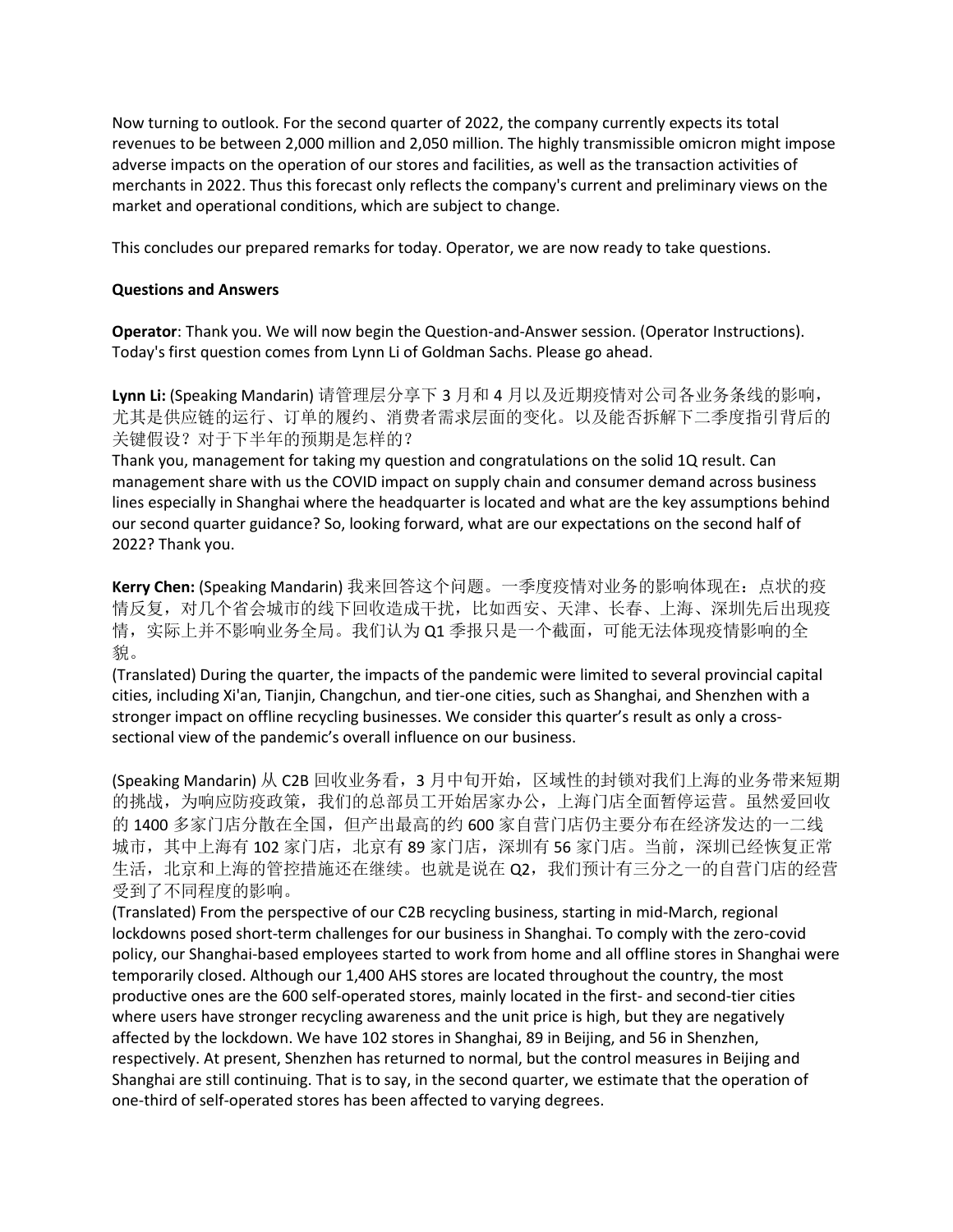(Speaking Mandarin) 从 B2B 平台业务看, 各地区加码疫情封控, 阻碍了 B2B 的商家触达和进仓出 仓、物流配送的时效。尽管我们的运营中心和城市小仓分布分散,互相支撑,履约能力受到的冲 击有限,但我们对本地商家拓展和运营仍然受到了较大影响。此外,宏观消费需求的疲软,尤其 是一季度的手机出货量的同比下降,同样影响到 B2B 所覆盖的广大商家的回收量。

(Translated) For our B2B platform business, strict pandemic control policies disrupted our interactions with merchants. Although our operating centers and city-level operation stations are geographically dispersed and can support one another during lockdowns, which reduced some pressure on fulfillment, we still faced significant difficulties in terms of operations and expanding local merchant coverage. In addition, soft consumer demand for new phones also affected the volume of the supply of pre-owned devices sourced by merchants, especially for the number of cell phone orders shipped out during the first quarter.

(Speaking Mandarin) 从 B2C 零售业务看, 消费购买需求的下降和暂时的物流阻碍, 同样造成了一 些压力,但我们看好消费下行环境下消费者对高性价比产品的需求,以及中长期通过拉通供应 链、规模化的合规翻新,提升我们从 toC 回收的货源中适合 toC 零售的比例—— 这将真正拉通产 业链,实现产品质量和产业链利润的优化。

(Translated) For the B2C retail business, although we faced headwinds including the decline in consumer spending and recent logistics interruptions, we are optimistic about consumers' need for good value products — a particular virtue in shoppers' eyes during a recession. We also feel confident that in the mid-to-long term, compliant refurbishment at scale can increase the proportion of goods recycled from our service offerings that are suitable for direct-2C retail. This helps to include more dots to the industrial chain and realize the optimization of product quality as well as profit from value-added services.

(Speaking Mandarin) 我们也看到的恢复增长的希望: 上海宣布将于从 6 月 1 号开始, 逐渐实施疫 情常态化管理、恢复全市的正常生产生活秩序。总的来看,虽然业务面临短期的挑战,但我们对 扎实的业务能力、供应链的灵活和抗风险能力、以及 toC 零售新的利润增长点还是十分有信心 的。

(Translated) We have also seen hopeful signs of a recovery. According to the Shanghai officials, starting June 1, pandemic controls will be downgraded to a regular level and a gradual recovery of work and life is expected. Although we are still facing challenges in the near term, we are very confident in our business model, the resilience and flexibility of our supply chain, and additional margin improvement from compliant refurbishment.

**Operator:** Thank you. The next question comes from Joyce Ju of Bank of America. Please go ahead.

**Joyce Ju:** (Speaking Mandarin) 我的问题是有关于我们之前提过的"城市模型"的,请问"城市模型"战 略在今年一季度的执行进展如何?投资者与行业普遍关注当前疫情与消费下行的压力,请问管理 层在第二、三季度或者下半年有怎样的应对策略?特别是今年在一体化战略、开店计划等重大方 向上,是否会有所调整?

I would like to ask how's the progress in the first quarter of the city level service integration as it was the strategic focus of the company mentioned for this year. But we are facing a new macro situation, which is the challenging economy and also the risk of pandemic [ph] new wave (00:44:21). So, we would like to know like if the management are going to have any change or adjustment in terms of the service integration strategy or on the launch of new store fronts nationwide. Thanks lot.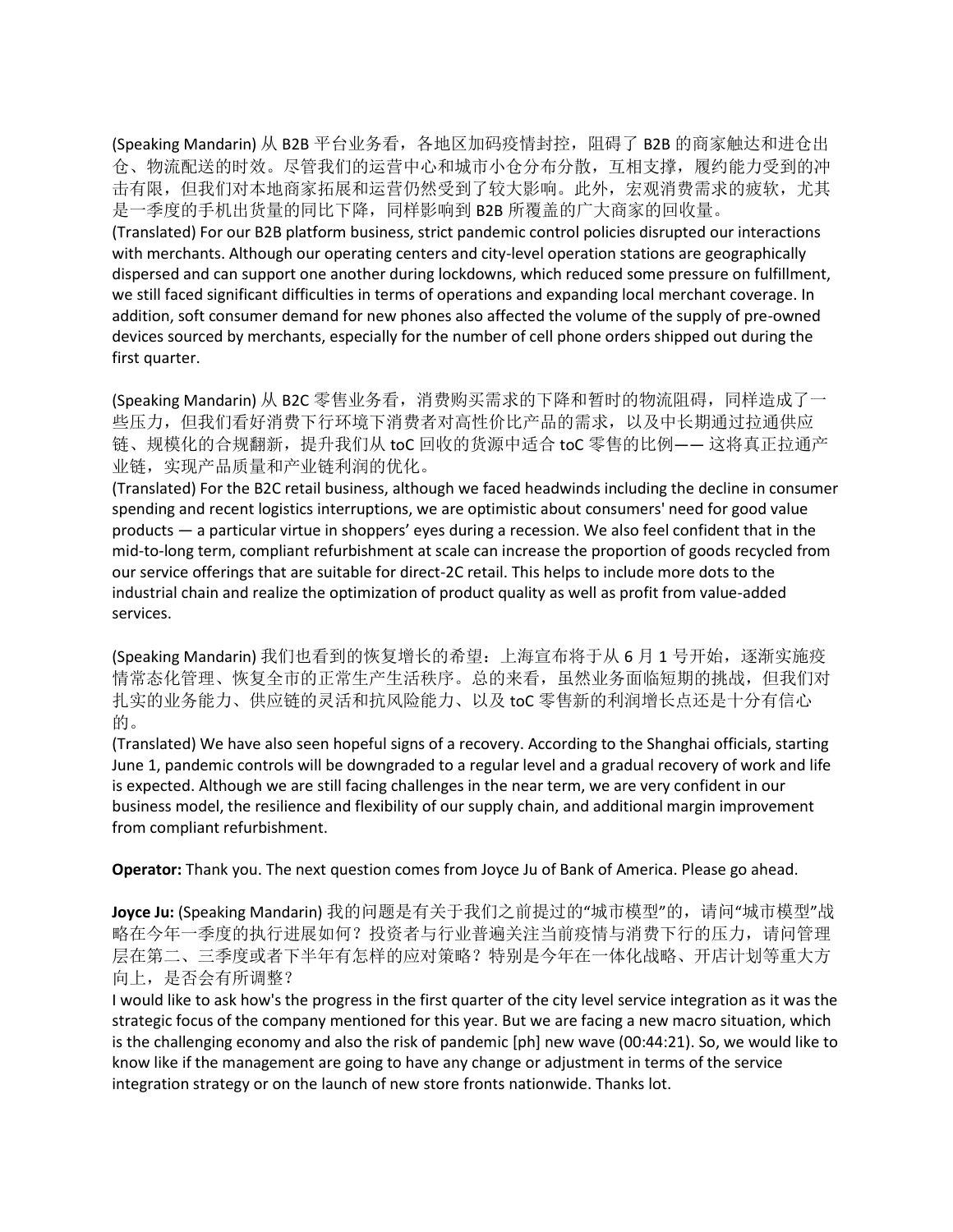Kerry Chen: (Speaking Mandarin) 谢谢, 我们会更加审时度势, 考虑到疫情封锁的挑战仍未解除, 可能会有持续的影响,今年我们会更加注重控成本、提效率、优化现金流。需要重申的是,我们 坚持全年实现 non-GAAP 运营利润为正的目标不变。

(Translated) Thank you, we will be even more meticulous when assessing market conditions. Considering lockdown restrictions are still in place in some parts of China, the impacts created by the pandemic are ongoing. Therefore, we will increase our focus on cost management, efficiency improvement, and healthy cash flow this year, and our goal to achieve a positive non-GAAP operating income for this year remains unchanged.

(Speaking Mandarin) 扩张节奏方面, 我们全年门店拓展目标不变, 还是每年新开设 200-300 家门 店,但会采用更审慎的门店扩张策略,主要是控制一二线城市自营店的新开店,更多以三四线城 市联营店作为门店数量的增长动力,保持全国回收交付范围的继续扩大。

(Translated) In terms of store network expansion, we are targeting the same number, opening 200 to 300 new stores for this year, with a more disciplined approach while prioritizing the opening of jointlyoperated stores. This enables us to extend our branded recycling network nationwide, sharing profits while handling risks together with local partners.

(Speaking Mandarin) 同时,在第三方商家和零售端,我们继续通过城市一体化的战略下沉获客, 通过同城业务提升二手回收和服务市场的渗透率。在今年一季度,除了我们提到的 16 座城市的增 长跑赢了全国大盘,湖州、合肥、昆明、石家庄等千万级以上规模的城市,C2B 加上 B2B 的业务 不仅逆势实现环比增长,而且实现了更高的高双位数的增长。石家庄在 C2B 和 B2B 交易规模上分 别取得了120%和200%的同比增长,这是我们通过城市一体化,在抓货源和服务本地市场商家的 标杆成绩。

(Translated) On the third-party merchants and retail end, we continue to acquire new local customers through cite-level service integration, enhancing the penetration rate of the second-hand market through the rollout of intra-city business. Among the 16 cities where growth exceeded the nationwide average, we achieved high double-digit year-over-year growth of our C2B plus B2B businesses in Huzhou, Hefei, Kunming, and Shijiazhuang. Growth momentum was especially strong in Shijiazhuang, where we achieved about 120% YoY growth in GMV for C2B business and almost 200% YoY growth in GMV for B2B business. These are benchmarks for implementing the city-level service integration model in terms of sourcing supply and penetrating local markets.

(Speaking Mandarin) 疫情是一个无法回避的问题, 4 月份, 疫情导致全国多地的防控政策趋严, 我 们对商家的触达和零售端的服务受阻,"城市一体化"试点城市的增长出现短暂放缓,但这些城市 的 GMV 和单量相对全国大盘,都体现出更多的韧性。

(Translated) The pandemic remains a challenge for us. In April, the recurrence led to stricter controls in many regions across China. We faced interruptions in both connecting with merchants and providing platform services on their retail front. Growth temporarily slowed down in those pilot cities, but we saw GMV and order volumes in those cities demonstrated higher resilience compared with the national average.

(Speaking Mandarin) 销售费用方面, 我们会进一步控制支出, 做长期的品牌建设尤其是爱回收品 牌的消费者心智建设,为消费者提供有品质的商品和及时的体验,而不是过多地投入短期促销。 其他的各项后台管理费用控制是我们的强项,连续四个季度控制在较低的水平,中后台组织架构 是紧凑有序的。

(Translated) We pay more attention to our own operating efficiency. For sales and marketing expenses, we will further optimize our costs. Instead of spending on short-term promotions, we will pivot to the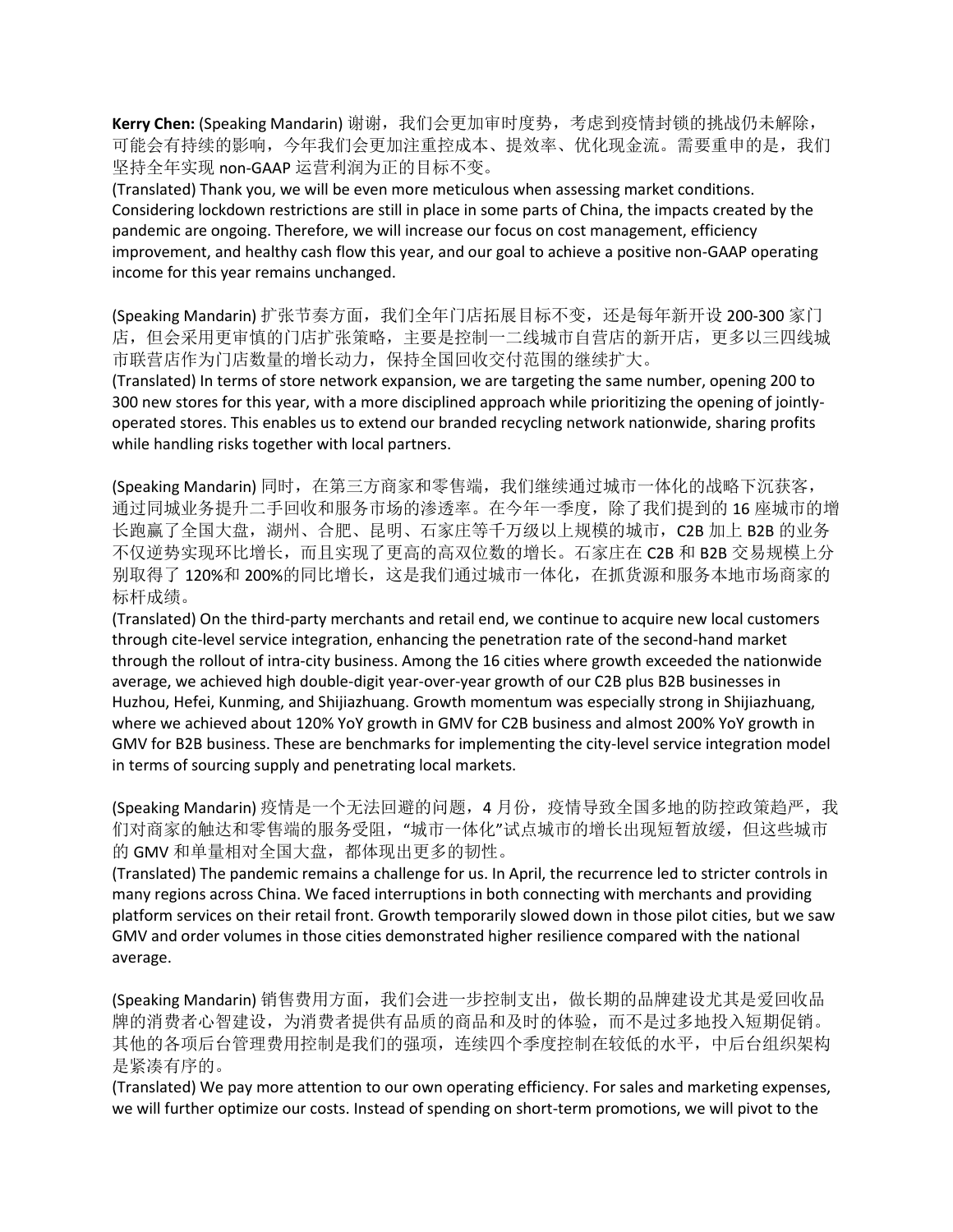long-term by further investing in building the brand equity of AHS Recycle and acquiring greater consumer mindshare by providing timely and quality services to our customers. In addition, we did well in controlling our back-office fees, in particular general and administration expenses. We have kept these at a low level for four consecutive quarters by implementing a compact but organized structure for our mid and back offices.

(Speaking Mandarin) 宏观经济和消费增长放缓是一个全国性的、各行业都在面对的挑战, 从长期 看,我们看到的是一个巨大的、还未被满足的二手 3C 交易与服务市场。我们在前面已经讲到, 我们主要通过坚持核心战略,坚持一体化城市模型的进一步铺开提升回收市场渗透率、通过多层 门店战略促进现有门店的服务能力差异化、持续投入自动化质检技术,通过规模化降本、并借势 合规翻新政策的放开提升产业链的利润,从而抓住二手经济发展的机遇。

(Translated) Macro headwinds and consumption slowdown are challenging issues to almost every industry. In the long run, what we see is a huge and underserved second-hand electronics transaction and service market. As we mentioned earlier, we believe in our core strategies of expanding the citylevel service integration model to increase the penetration rate, using a tiered store strategy to offer differentiated services, continuing to improve cost efficiency by investing in automated quality inspection technology and seizing the chance to profit from the open policy window in the electronics refurbishment market.

**Operator**: (Operator Instructions). The next question comes from Gin Yu of Guotai Junan International. Please go ahead.

**Gin Yu:** (Speaking Mandarin) 管理层在之前的分享中提到了行业出台的维修翻新的新政策,可否多 分享一下有没有具体的业务计划?

In the previous sharing, the management mentioned the new recycling policy of the industry. Are there any specific business plans to share with us?

**Rex Chen:** I will take this question. In April, Shenzhen issued the first guidelines for electronic product refurbishment, which for the first time clarified the boundary of engaging in compliant refurbishment, including the sources of goods must be legal; the purpose of repair is to restore the function and appearance; official accessories or third-party accessories with quality assurance can be used, such as batteries and screens of third-party brands; personal data must be strictly cleared when recycling; products should be clearly marked as "pre-owned or refurbed" to avoid confusion; quality warranty should be included.

Traditionally, the repair and refurbishment industry had many holdbacks. The refurbishment was mishandled by merchants as there were no relevant regulations. Merchants were worried about potential risks and operated on a small scale. Meanwhile, mobile phone brand manufacturers control the supply of repairing components. Since they do not recognize the use of third-party components, the supply of high-quality goods suitable for toC sales in the market is insufficient. As a leading platform, ATRenew has always carried out operations cautiously to avoid selling risky products, and since it had little participation in refurbishment, it has always lacked a segment of the industry chain profit.

We believe that guidelines for refurbishment can benefit the industry and the company. More merchants can conduct repair and refurbishment with confidence, which will help expand the business scale of recycling and sales. We also aim to seize such opportunity, and here's our plan: We adhere to compliant repair refurbishment on a large scale and increase the profits reasonably. Previously, our self-recycling products and third-party supplies were not repaired or refurbished, hence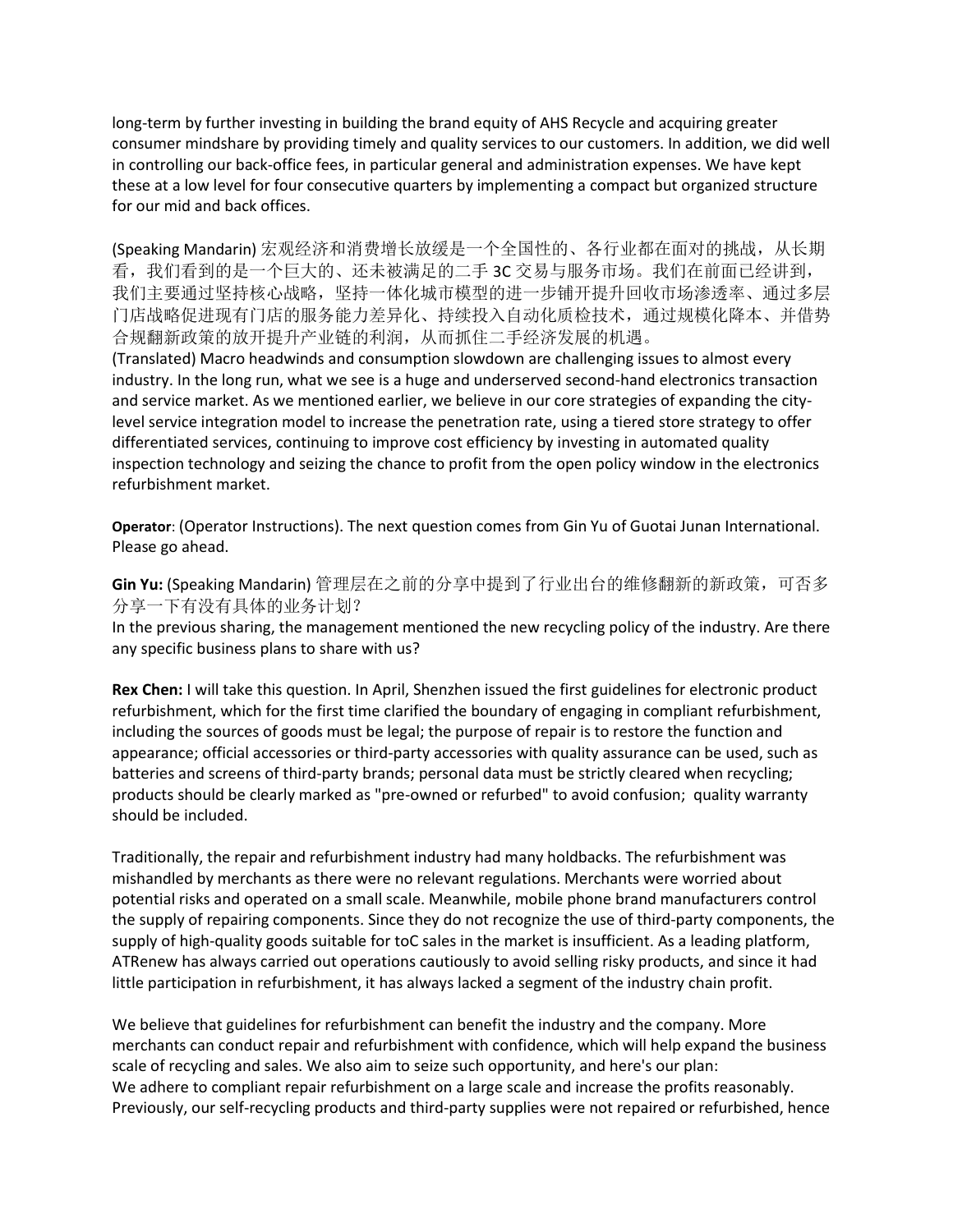we only earned gross profits and service fees from testing and reselling. Our value chain lacked maintenance and value-added links. Recently, we conducted a pilot project which verified that by changing the screen and the battery, the gross profit per unit can be increased by 15%, excluding the cost of the component.

On average, a phone with B2B selling price of RMB1,600 - after compliant refurbishment - can be sold on the B2C platform at around RMB2,100. After deducting the cost of the component, the gross profit per unit increases by RMB300 - about 15%. After deducting labor costs and platform fees, the net profit margin per unit is about 6%. By further carrying out compliant refurbishment in our operation centers, we are confident to obtain higher gross profit and service fees brought by such add value to the industry.

With standardized refurbishment, we aim to increase the proportion of our recycled products that are suitable for toC retail. Doing so can help us achieve a closed-loop circular economy model and maximize the value of reused products. In the past, as products sourced from users had various defects and cracks, only 20% of them were suitable for direct-to-C retail if no repairs were done. We believe that in the future, combined with refurbishment at scale, we can further increase the proportion of sourcing products that are suitable for direct 2C retail, so as to improve the gross profit of product sales. We have just begun to engage in refurbishment, and there is a lot of room for growth. We shall gradually explore, such as selecting some types of products to sell overseas after compliant refurbishment.

Thank you.

**Operator:** Thank you. The next question is from Bonnie Liu of China Renaissance. Please go ahead.

**Bonnie Liu:** (Speaking Mandarin) 关于用户换机周期,最近我们看到一些第三方报告显示新机销量在 下滑,整体用户换机周期也变长了,想请问这对公司业务的影响? (On longer mobile phone replacement cycle's impact on the Company's business) Thank you, management for taking my question. [indiscernible] (00:57:34) longer-term, and if so, how are you planning to reduce the impact? Thank you.

Kerry Chen: (Speaking Mandarin) 谢谢提问, 我来回答一下。我们看到新机在今年一季度, 尤其从 3 月起面临较大的出货量下滑压力,用户的换机周期也是在延长,从过去的一年到了现在的 20 个月 左右。但在万物新生,我们有几点自身的优势:

(Translated) I'll take this question. In the first quarter - especially since March, we see that OEMs are facing greater downward pressure on new phone shipments, and the replacement cycle is also extending, from about a year to more than 20 months now. But we do have several advantages against downside risks:

(Speaking Mandarin) 第一点,二手市场的整体空间很大,目前万物新生的市场渗透率比较低,有 很大的提升空间。另外,在经济发展放缓阶段,用户对于回收变现的需求增加,我们认为转化率 有提升的机会。

(Translated) The total addressable market of the second-hand consumer electronics is huge and now we only have obtained some of it. Thus, we are posed to further expand our penetration rate. Besides, we believe that consumers' demand for instant cashback increases as economic growth becomes flattish, and there are opportunities for converting more recycling orders.